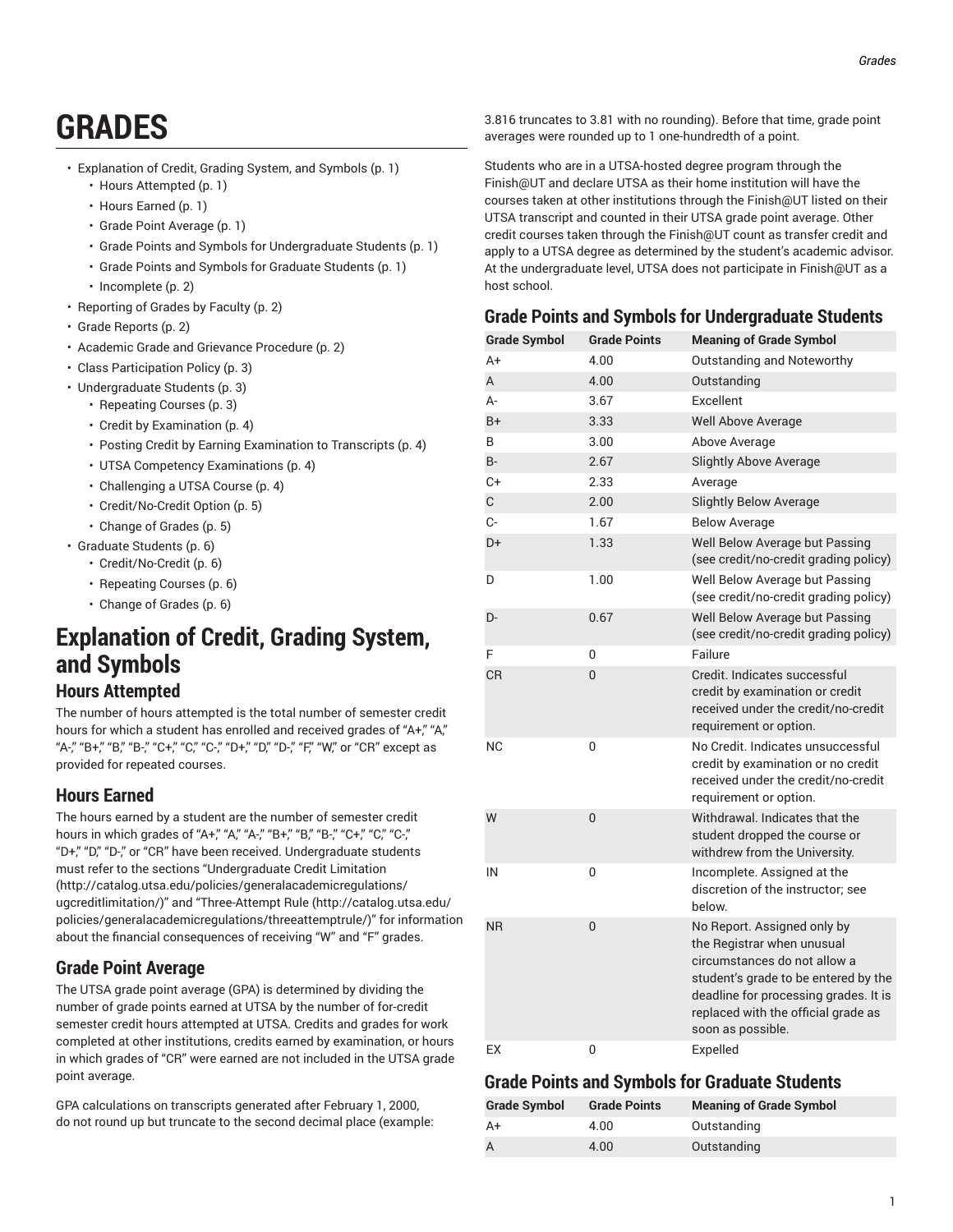| A-        | 3.67 | Above Average                                                                                                                                                                                                                                                                                                                                                                     |
|-----------|------|-----------------------------------------------------------------------------------------------------------------------------------------------------------------------------------------------------------------------------------------------------------------------------------------------------------------------------------------------------------------------------------|
| B+        | 3.33 | Above Average                                                                                                                                                                                                                                                                                                                                                                     |
| B         | 3.00 | Above Average                                                                                                                                                                                                                                                                                                                                                                     |
| $B -$     | 2.67 | Average                                                                                                                                                                                                                                                                                                                                                                           |
| C+        | 2.33 | Average                                                                                                                                                                                                                                                                                                                                                                           |
| С         | 2.00 | Average                                                                                                                                                                                                                                                                                                                                                                           |
| C-        | 1.67 | <b>Below Average</b>                                                                                                                                                                                                                                                                                                                                                              |
| D+        | 1.33 | <b>Below Average (see Graduate</b><br>Academic Probation)                                                                                                                                                                                                                                                                                                                         |
| D         | 1.00 | Below Average (see Graduate<br>Academic Probation)                                                                                                                                                                                                                                                                                                                                |
| D-        | 0.67 | Below Average (see Graduate<br>Academic Probation)                                                                                                                                                                                                                                                                                                                                |
| F         | 0    | Failure (see Graduate Academic<br>Dismissal)                                                                                                                                                                                                                                                                                                                                      |
| CR        | 0    | Credit. Indicates successful credit<br>by examination (see Credit by<br>Examination) or through faculty<br>evaluation of selected internships<br>and practica.                                                                                                                                                                                                                    |
| <b>NC</b> | 0    | No Credit. Indicates unsatisfactory<br>progress.                                                                                                                                                                                                                                                                                                                                  |
| W         | 0    | Withdrawal, Indicates that the<br>student was passing at the time of<br>withdrawal or drop.                                                                                                                                                                                                                                                                                       |
| IN        | 0    | Incomplete. Assigned at the<br>discretion of the instructor; see<br>details below.                                                                                                                                                                                                                                                                                                |
| <b>NR</b> | 0    | No Report. Assigned only by<br>the Registrar when unusual<br>circumstances do not allow a<br>student's grade to be entered by the<br>deadline for processing grades. It is<br>replaced with the official grade as<br>soon as possible.                                                                                                                                            |
| EX        | 0    | Expelled                                                                                                                                                                                                                                                                                                                                                                          |
| <b>RP</b> | 0    | Research in Progress. Used to<br>denote research in progress only<br>for ARC 6991, ARC 6996, MUS 6913,<br>and Master's Thesis and Doctoral<br>Dissertation courses. When the<br>project, thesis, or dissertation is<br>complete, the "RP" grades will be<br>changed to letter grades up to the<br>maximum number of semester<br>credit hours approved for the<br>specific degree. |

## <span id="page-1-0"></span>**Incomplete**

The grade "IN" is given by an instructor to indicate that some part of the work of a student in a course has, for good reason, not been completed, while the remainder of the student's work in the course was satisfactorily completed. The Incomplete allows a student to complete the course without repeating it. In order to remove a grade of incomplete in a class, a student cannot re-take the course; the original class where the "IN" grade was received must be completed with a grade. A grade of Incomplete may not be assigned when a definite grade can be given for the work

done. The student must have been in attendance at least three-fourths of the semester to receive a grade of "IN."

Whenever a grade of Incomplete is assigned, the instructor is required to submit requirements for removal of the Incomplete. During the regular grading period this is done electronically. After the grade submission deadline, a Requirements for Removal of Incomplete form must be submitted with a Change of Grade form to the Dean's office. The Dean's office will then submit the forms to the Office of the Registrar.

In undergraduate courses, incomplete work must be made up no later than the end of the final examination period one year from the semester the Incomplete was received and before the student's graduation. If the work is not completed within this time, the "IN" is automatically changed to a grade of "F" or "NC."

In graduate courses, incomplete work must be made up no later than the end of the final examination period one year from the semester the Incomplete was received and before the student's graduation. If the work is not completed within this time, the "IN" is automatically changed to a grade of "F", and credit may be earned only when the student reenrolls in the course and completes the entire course satisfactorily. The time limit does not apply to graduate-level thesis, internship, or dissertation courses, except that an "IN" cannot be removed after a degree is awarded. The time limit does apply to all other graduate courses, including special problems and independent study courses. Extenuating circumstances such as required military service will be eligible for exceptions.

<span id="page-1-1"></span>**Under no circumstances will grades be changed after one calendar year.**

## **Reporting of Grades by Faculty**

Final grades are reported by course instructors every semester and are due within 3 days after the final examination period ends. Final grades cannot be withheld nor can reporting of them be deferred.

Early grade reports are required for all undergraduates. Faculty members are required to report midterm grades seven weeks into the semester during the Fall and Spring Semesters. All undergraduates receiving midterm grade reports of "D+," "D," "D-," or "F" are required to communicate with their assigned academic advisor to develop a plan to improve their grades.

## <span id="page-1-2"></span>**Grade Reports**

The Office of the Registrar compiles final grades after the close of each semester and each summer term. Grades are available in *ASAP*. Students who are removed from, placed on, or continued on academic warning or academic probation, and students who are dismissed from UTSA, will receive notification from the Office of the Registrar.

Transcripts may be withheld from any student who owes tuition and fees to the University. Grades and transcripts may be withheld from any freshman who has not completed the [AlcoholEdu](http://utsa.edu/health/alcoholEDU/) program [\(http://](http://utsa.edu/health/alcoholEDU/) [utsa.edu/health/alcoholEDU/\)](http://utsa.edu/health/alcoholEDU/).

## <span id="page-1-3"></span>**Academic Grade and Grievance Procedure**

In resolving any student grievance regarding grades, evaluations or other academically-related concern or incident regarding a faculty member, the student must first make a serious effort to resolve the matter with the faculty member with whom the grievance originated. It is University policy that individual faculty members retain primary responsibility for assigning grades and evaluations. The faculty member's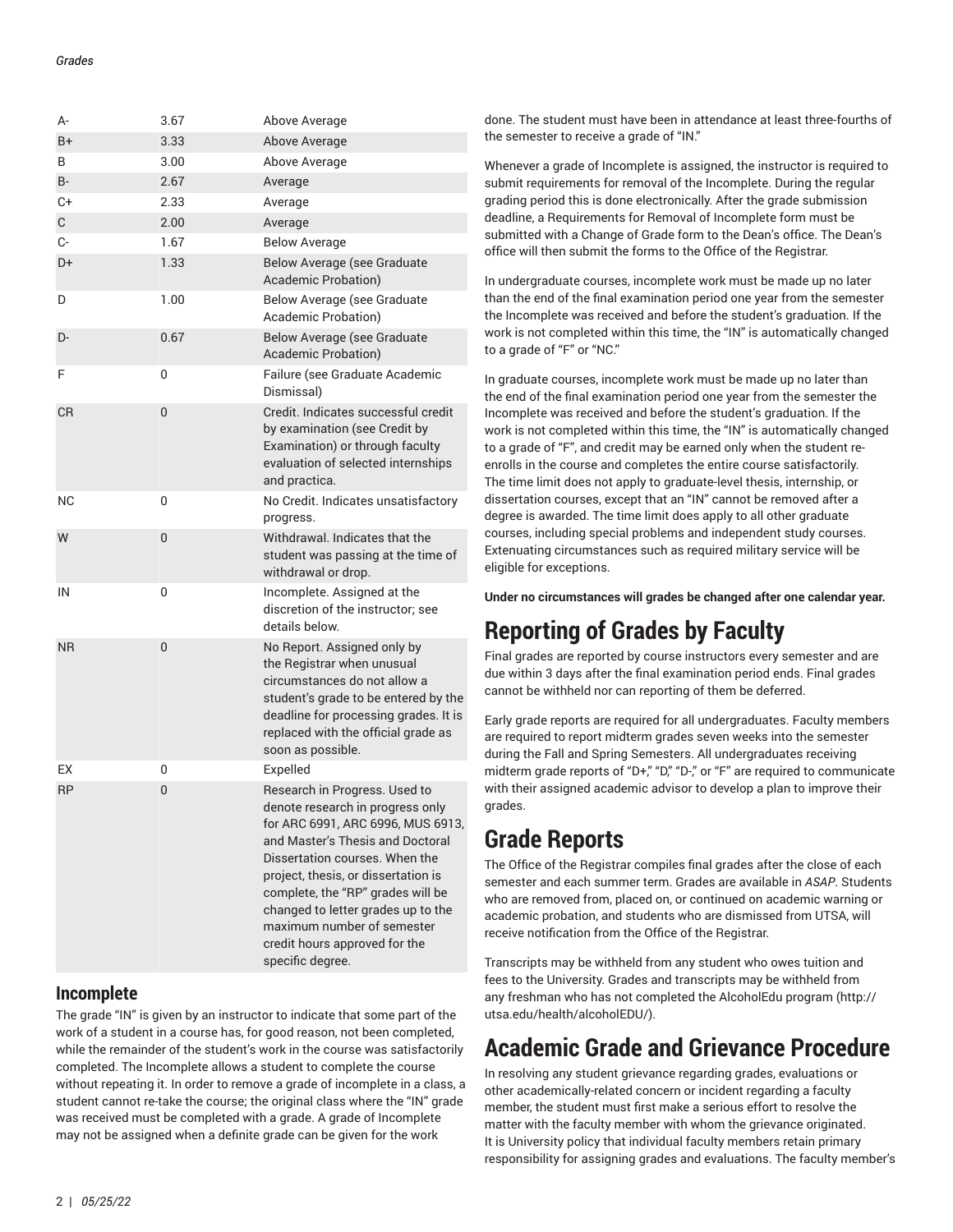judgment regarding grades and evaluations is final unless compelling evidence shows discrimination, differential treatment, factual mistake, or violation of a relevant University policy. In resolving a student grievance regarding other academically-related issues involving a faculty member, the student must follow the same process as used when grieving a grade or evaluation. If the matter is not resolved, the student may file a formal grievance, in writing, with the Department Chair ([Academic](https://onestop.utsa.edu/wp-content/uploads/2018/07/StudentAcademicGradeGrievance.pdf) and Grade [Grievance](https://onestop.utsa.edu/wp-content/uploads/2018/07/StudentAcademicGradeGrievance.pdf) Form ([https://onestop.utsa.edu/wp-content/](https://onestop.utsa.edu/wp-content/uploads/2018/07/StudentAcademicGradeGrievance.pdf) [uploads/2018/07/StudentAcademicGradeGrievance.pdf\)](https://onestop.utsa.edu/wp-content/uploads/2018/07/StudentAcademicGradeGrievance.pdf)). The student must file the grievance with the Department Chair within 90 calendar days from the end of the semester in which the grade was assigned or the other concern or incident occurred.

The Department Chair will communicate his or her decision to the student and forward a copy to the Dean of the College. The student may appeal the decision to the Dean of the College and then, if an undergraduate student, to the Senior Vice Provost of Academic Affairs and Dean of University College, and if a graduate student, to the Dean of the Graduate School. These appeals to the next higher level must be submitted on the Student Academic and Grade Grievance Form and submitted within thirty (30) calendar days of the decision of the previous administrative level. The decisions of the Senior Vice Provost of Academic Affairs and Dean of University College and the Dean of the Graduate School are final. The administrator handling the appeal at each level will notify individuals involved, including those who have already ruled on the appeal, once a decision has been rendered.

For an allegation of discrimination or if a grade appeal contains an allegation of discrimination, the faculty member or Department Chair must notify the student to contact the Equal Opportunity Services (EOS) office and the administrator must also contact EOS to report the student's claim. The student may simultaneously file a discrimination complaint with the EOS office. If there is a foundation for the discrimination complaint, EOS will notify the appropriate administrator to place the academic and grade grievance on hold until an investigation has been completed. Once the investigation has been completed, EOS will notify the student and the administrator of the outcome. Based upon the outcome, the academic and grade grievance review process will continue or be closed.

<span id="page-2-0"></span>**Under no circumstances will grades be changed after one calendar year.**

## **Class Participation Policy**

Students are expected to regularly attend and participate in all meetings of courses for which they are registered. The instructor is responsible for communicating the participation requirements for each course to students. With the exception of UTSA Handbook of Operating Procedures 5.09 relating to class absences for observance of religious holy days, required military service, or attendance at an official Universitysanctioned student activity, the instructor determines classroom participation requirements and policies on making up examinations and work missed during an absence.

Students may be excused from attending classes or other required activities, including examinations, to attend an official Universitysanctioned student activity (as defined in the [Handbook of Operating](http://utsa.edu/hop/chapter5/5-9.html) [Procedures](http://utsa.edu/hop/chapter5/5-9.html) (<http://utsa.edu/hop/chapter5/5-9.html>)) or for the observance of a religious holy day, including travel for that purpose. A religious holy day is a day observed by a religion whose places of worship are exempt from property taxation under § 11.20, Tax Code. A student whose absence is excused for attending an official University-sanctioned student activity or for religious holy day reasons may not be penalized for

the absence and shall be allowed by the instructor to take an examination or complete an assignment from which the student is excused within a reasonable time after the absence.

Students may be excused from attending classes or engaging in other required activities, including examinations, in order for the student to participate in required military service (as defined in the [Handbook of](http://utsa.edu/hop/chapter5/5-9.html) Operating [Procedures \(http://utsa.edu/hop/chapter5/5-9.html\)](http://utsa.edu/hop/chapter5/5-9.html)) to which the student is called, including travel associated with the service, of a reasonably brief duration. A student whose absence is excused under the Texas Education Code, [§ 51.9111 \(http://www.statutes.legis.state.tx.us/](http://www.statutes.legis.state.tx.us/Docs/ED/htm/ED.51.htm#519111) [Docs/ED/htm/ED.51.htm#519111\)](http://www.statutes.legis.state.tx.us/Docs/ED/htm/ED.51.htm#519111), may not be penalized for the absence and shall be allowed by the instructor to complete an assignment or take an examination from which the student is excused within a reasonable time after the absence. The excused absence is permitted only if the student will not miss more than twenty-five percent of the total number of class meetings or the contact hour equivalent (not including the final examination period) for the specific course or courses in which the student is enrolled at the beginning of the period of required military service (19 Texas Administrative Code, § 4.9). For distance learning, self-paced, correspondence, and other asynchronous courses, class attendance means active participation in the class (as defined in the Handbook of Operating [Procedures](http://utsa.edu/hop/chapter5/5-9.html) ([http://utsa.edu/hop/](http://utsa.edu/hop/chapter5/5-9.html) [chapter5/5-9.html](http://utsa.edu/hop/chapter5/5-9.html)))

If a student has to miss class excessively due to illness or other unforeseen circumstances, it is his or her responsibility to notify the instructor as soon as possible. A student who enrolls in a course and does not attend is considered absent from class until they officially drop the course. A student who does not attend class and fails to drop the course by the specified deadline listed in the online registration calendar will receive a grade of "F."

## <span id="page-2-2"></span><span id="page-2-1"></span>**Undergraduate Students Repeating Courses**

The policy for repeating courses, as stated below, only applies to courses completed and repeated at UTSA.

**Courses That May Be Repeated Not Considered a Duplicate Course** Certain courses in the catalog state in their course description that they "may be repeated for credit." These are the only courses where repeating is not a duplication. All semester credit hours and grade points from each of these courses taken are included in the student's record, in the number of hours earned at UTSA, and the student's grade point average calculation.

### **Courses That May Be Repeated to Improve a Grade**

Students may only repeat a course for credit in which they received a grade of "D+," "D," "D-," or "F." Credit can be counted for only one of these courses. **Receipt of a higher grade in a repeated course in a subsequent semester does not alter the student's academic standing in the semester when the original grade was earned.** Students may repeat any course in which they received a grade of "NC" in order to improve their grade; however, this does not alter the student's overall grade point average.

If a student repeats a course in which he or she received a grade of "D+," "D," "D-," or "F" and receives a higher grade, the semester credit hours from the original grade of "D+," "D," "D-," or "F" are excluded from the student's grade point average. Only the semester credit hours from the higher grade are used in calculating the grade point average. If the student earns the same grade or a lower grade, then the repeated course grade is not used in computing the grade point average. The repeated course is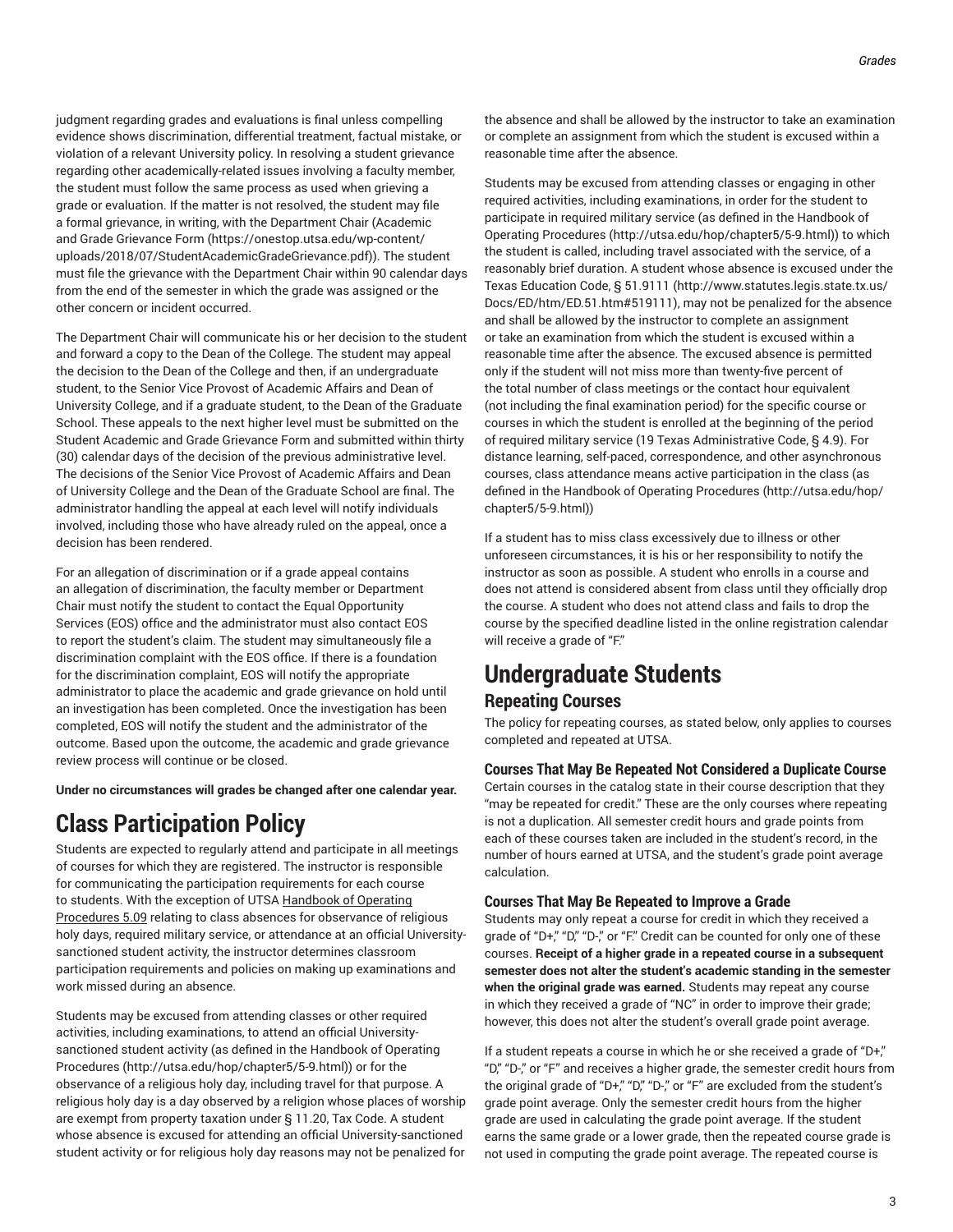marked as excluded on the student's official record. All grades remain on the student's official academic record. This course repeat policy became effective Fall 2009.

#### **Limitations on Repeating Courses to Improve a Grade**

An undergraduate student may repeat an individual course only once in an attempt to improve a grade, and may repeat at most four courses in attempts to improve grades. A grade of "W" does not count as an attempt for purposes of grade replacement. For a course in which a student has received two grades of "D+," "D," "D-," or "F," all grades earned in any subsequent enrollments in the course will be included in the computation of the student's grade point average. For a student who already has four total attempts at repeating courses to improve grades, all grades earned in any subsequent enrollments in which the student already has received grades of "D+," "D," "D-," or "F" will be used in the computation of the grade point average.

Upon graduation, students may not repeat a course with the purpose to improve their undergraduate or graduate grade point averages. The grade point average at the time of graduation is the official grade point average.

#### **Courses That May Not Be Repeated to Improve a Grade**

If a student repeats a course in which a grade of "A+," "A," "A-," "B+," "B," "B-," "C+," "C," "C-," or "CR" was earned, and the course description does not indicate that the course "may be repeated for credit," then the repeated course is marked as a duplication and the grade and semester credit hours for the repeated course are not used in the calculation of the student's grade point average or the number of hours earned at UTSA.

### <span id="page-3-0"></span>**Credit by Examination**

A student at UTSA may, through satisfactory performance on a College Level Examination Program (CLEP), Advanced Placement (AP), International Baccalaureate (IB), or Defense Activity for Non-Traditional Education Support (DANTES) examinations, show knowledge of the content of an undergraduate course and be awarded credit by examination for that course. Credit by examination may be used to satisfy Core Curriculum and specific degree requirements unless specified otherwise. CLEP, AP, IB, and DANTES examinations do not exist for all curriculum courses. Students who are interested in finding out more about these tests may visit the UTSA Testing [Services](https://testing.utsa.edu/) website ([https://testing.utsa.edu/\)](https://testing.utsa.edu/).

Courses for which students may receive credit by making a passing score on the appropriate CLEP test are marked on the class schedule in *ASAP*.

Credit earned by examination may not be used to satisfy minimum UTSA residence requirements (except for credits earned by challenging UTSA courses or earned by the UTSA Competency Examination policy; see the sections on challenging courses and the competency examination policy below). Credit by examination is not included in the calculation of the student's UTSA grade point average. The symbol "CR" (Credit) is awarded for all credit earned by examination. Unsuccessful attempts to earn credit by examination do not become part of the student's official academic record.

Credit by examination cannot duplicate or repeat credit already earned for college or university courses. Students are permitted to receive credit by examination (including CLEP credit) for courses in which they have received grades of "F," "NC" or "W" (and have no other grade for those courses) since these grades do not represent hours earned. Students may not receive credit for a course for which credit by examination has already been awarded. It is not necessary to be a UTSA student to take credit by examination; however, credit is not awarded unless

the individual is a current or former UTSA student, including a newly admitted and registered UTSA student. Except for Advanced Placement (AP) credit for entering freshmen beginning fall 2016, credit for a given exam is awarded based on the date tested, not undergraduate catalog term. If the score requirements change prior to a student's test date, the new changes are effective for the student's results. For entering freshmen beginning fall 2016, Section 51.968 of the Texas Education Code stipulates that "in establishing the minimum required score on an Advanced Placement examination for granting course credit for a particular lower-division course..., an institution of higher education may not require a score of more than three unless the institution's chief academic officer determines, based on evidence, that a higher score on the examination is necessary to indicate a student is sufficiently prepared to be successful in a related, more advanced course for which the lower-division course is a prerequisite." This provision applies to all entering freshmen beginning fall 2016 regardless of when the Advanced Placement examination was taken. For students who have earned credits at UTSA, credit by examination is awarded by logging into the ASAP student account to verify acceptance of each credit, with the exception of POL 1013 Introduction to American Politics, for which Advanced Placement (AP) credit or CLEP credit can be earned only after the student has completed POL 1133 Texas Politics and Society. Other exceptions for certain course credits can be found in the footnotes below the UTSA credit table on the Office of Testing Services website.

Information on credit by examination at UTSA is available on the Office of Testing Services website. It describes the various tests that may be accepted for credit at the University, the types of tests available, when and where they are given, their costs, procedures for having test scores submitted for consideration for credit, the amount of credit that may be earned, and how to obtain additional information on each test.

## <span id="page-3-1"></span>**Posting Credit Earned by Examination to Transcripts**

UTSA posts credit by examination to a student's transcript only when the student expressly requests to have those credits posted. Students should log into *ASAP*, select Student Services and click on the link Student Records. From Student Records select Accept AP/CLEP Credit.

### <span id="page-3-2"></span>**UTSA Competency Examinations**

Students enrolled at UTSA may attempt to demonstrate competency in certain UTSA undergraduate courses by taking UTSA competency examinations developed by UTSA for those courses. A student successfully completing a UTSA competency examination in a course will receive a grade of "CR" (credit) on his or her official academic record. Unsuccessful attempts to complete competency examinations do not become part of the student's official academic record.

Credits earned by successfully completing a UTSA competency examination apply to degree requirements as though the courses had been completed in the normal manner, except that since a grade of "CR" is awarded, such courses are not included in the UTSA grade point average. These credits are also counted toward the minimum UTSA residence requirements.

For the list of UTSA courses for which UTSA competency examinations are available, contact the office of Testing Services or visit its website: [https://testing.utsa.edu/.](https://testing.utsa.edu/)

## <span id="page-3-3"></span>**Challenging a UTSA Course**

Students enrolled at UTSA may "challenge," or request an examination in any UTSA undergraduate course for which they have not already received credit. Not all courses, however, consist of materials in which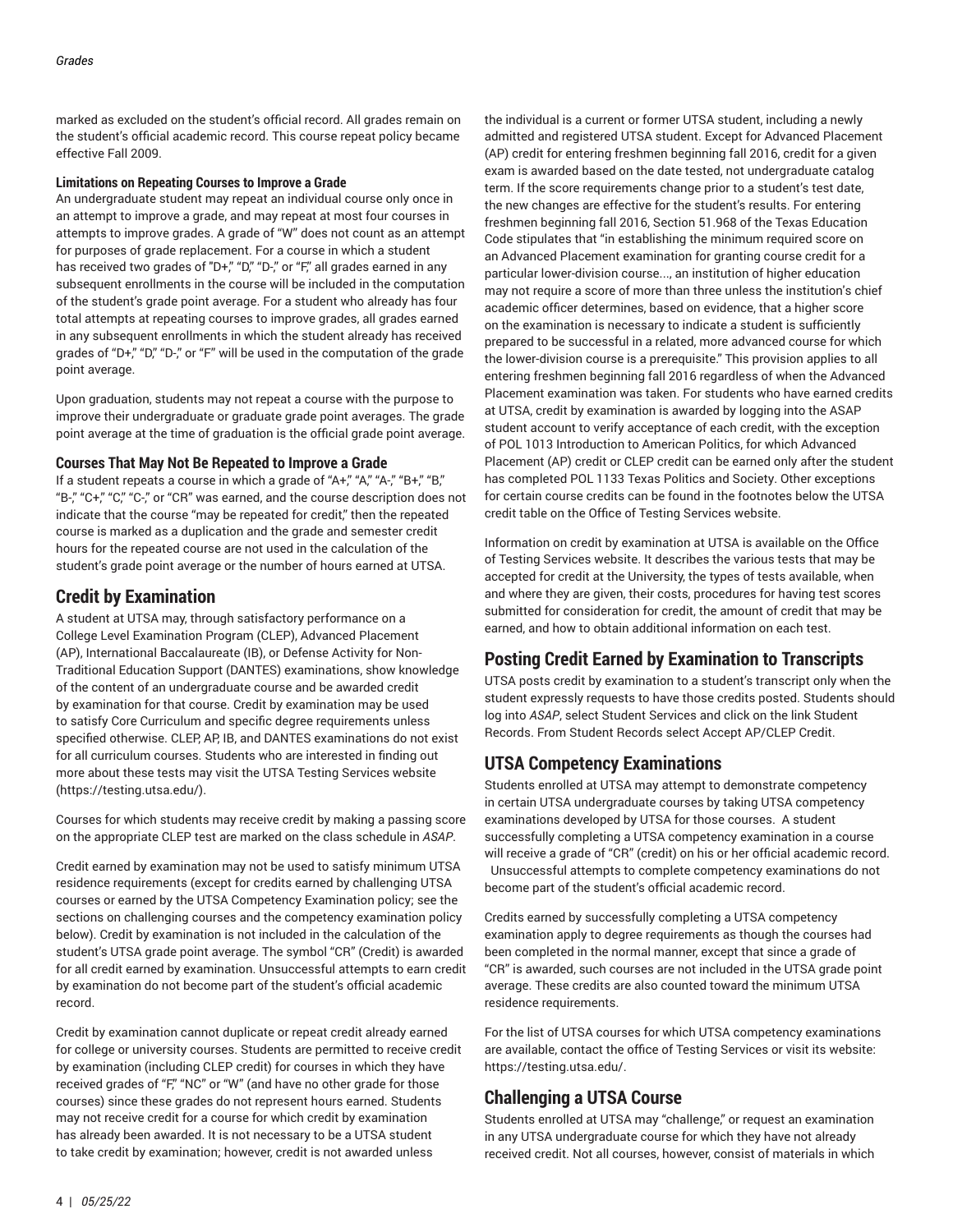comprehension can be evaluated by means of examination. The option of whether or not to grant the request rests with the instructor of the course and may be further limited by policies set by the college in which the course is offered.

Credits earned by challenging UTSA undergraduate courses by examination apply to degree requirements as though the courses had been completed in the normal manner, except that since a grade of "CR" is awarded, such courses are not included in the UTSA grade point average. These credits are also counted toward the minimum UTSA residence requirements. Students may challenge the same UTSA course only once.

To challenge a UTSA undergraduate course, the student must enroll in the course and request the challenge examination from the instructor. A [Challenge Examination Request form](https://onestop.utsa.edu/forms/registrar/) ([https://onestop.utsa.edu/forms/](https://onestop.utsa.edu/forms/registrar/) [registrar/\)](https://onestop.utsa.edu/forms/registrar/) must be filed with the Office of the Registrar, and the test must be administered within the first three weeks of a Fall or Spring Semester or the first week of a five- or 10-week Summer Term.

If the student's performance on the examination is at the grade level of "C-" or higher, a grade of "CR" is submitted at the end of the semester by the instructor for the course. Unsuccessful attempts to earn credit by challenge examination do not become part of the student's official academic record.

Students who fail the challenge examination must either drop the course or complete the course on a regular basis following the evaluation of the examination for the course challenged. Students who complete coursework on a credit-by-examination basis are graded on a credit/nocredit basis. Therefore, if a student elects to complete the course, the instructor must notify the Office of the Registrar in writing to remove the credit/no-credit grading option by the Automatic "W" Date.

Students admitted under the Provisional Admission Program may request to challenge courses by examination in those disciplines to which their enrollment is restricted. However, credit earned by examination does not fulfill the minimum of 18 college-level semester credit hours that must be successfully completed under the Provisional Admission Program.

### <span id="page-4-0"></span>**Credit/No-Credit Option**

#### **Mandatory Credit/No-Credit Courses**

Some degree programs will require certain courses to be graded on a mandatory credit/no-credit basis. Such requirements are noted in *UTSA Undergraduate Catalog* course descriptions. Programs offering mandatory credit/no-credit courses will allow a number of such courses to apply to the major, minor, support work, or free electives, as specified by each program in its *UTSA Undergraduate Catalog* degree requirements.

#### **Optional Credit/No-Credit Grading**

Undergraduate students are also allowed the option of credit/no-credit grading in courses that are otherwise subject to regular grading. This option is provided to encourage undergraduate students to expand their knowledge of fields outside their major areas of interest. The following guidelines apply:

- A maximum of 24 semester credit hours may be attempted on an optional credit/no-credit basis.
- Credit/no-credit courses appear on the permanent record as a grade of "CR" if the student's grade is an "A+," "A," "A-," "B+," "B," "B-," "C+," "C," "C-," "D+," "D," or "D-" or as a grade of "NC" if the student's grade is "F." Neither grade will affect the student's grade point average at UTSA.

The credit/no-credit grade cannot be changed to a regular grade once the credit has been awarded.

- Students who choose to take the course on an optional credit/ no-credit basis must submit a [Credit/No-Credit](https://onestop.utsa.edu/forms/registrar/) Option Request [form](https://onestop.utsa.edu/forms/registrar/) [\(https://onestop.utsa.edu/forms/registrar/\)](https://onestop.utsa.edu/forms/registrar/) at the One Stop Enrollment Center prior to the end of the eighth week of the Fall and Spring Semesters. Information on deadlines for Summer Terms or for Fall and Spring Semesters can be found in the Academic Calendar and in the online [registration](https://asap.utsa.edu/terms.htm) calendar ([https://asap.utsa.edu/](https://asap.utsa.edu/terms.htm) [terms.htm\)](https://asap.utsa.edu/terms.htm) for each semester. After the deadline, students will not be allowed to add the credit/no-credit option or remove the option and take the course on a regular basis.
- Only free electives may be taken on an optional credit/no-credit basis. Courses to be applied to the Core Curriculum or to major, minor, or support work must be taken on a regular or mandatory credit/no-credit basis as specified in *Undergraduate Catalog* degree requirements.
- Transfer students who transfer to UTSA for their last 30 semester credit hours may not count optional credit/no-credit courses toward their 30-hour minimum UTSA residency requirement.
- The Office of the Registrar requires students to affirm by signature that they understand the credit/no-credit policies and agree to abide by them.
- The student's academic advisor must approve the Credit/No-Credit Option Request form.
- Courses taken for credit/no-credit may not count toward the 45 hours required for University Latin Honors.
- A course taken for credit/no-credit may not replace a letter grade.
- The credit/no-credit option is not available if the student has previously received a letter grade.

Note: Some graduate schools place students who have taken courses on a credit/no-credit basis at a disadvantage in computing grade point averages for admission; however, graduate admission committees in some disciplines may look favorably on learning accomplished in credit/ no-credit courses.

## <span id="page-4-1"></span>**Change of Grades**

Grade changes from "IN" (Incomplete) to a letter grade must be made no later than the end of the final examination period, one year from the semester the Incomplete was received, and before the student's graduation. An undergraduate student cannot graduate with an "IN" on his or her record. If the student wishes to graduate and if the course is not needed for a degree requirement, the "IN" will have to convert to an "F" regardless of whether a year has passed or not. The instructor must submit either an online Change of Grade or a paper Change of Grade Form to the office of the Dean. The college will file the paper form with the Office of the Registrar. Courses with an "IN" grade that have not been changed by the deadline will automatically be converted to a grade of "F."

All other grade changes must be initiated by the instructor. All requests for a change of grade should include a statement explaining the requested change. It is the policy to change a grade (other than Incomplete) only in the case of error. Additional work performed by a student may not be used to raise a grade that has been reported to the Office of the Registrar. A request for a change of grade using the paper form requires the approval of the Chair of the department in which the course is offered and the Dean of the college. The college will file the form with the Office of the Registrar before the Registrar will make the